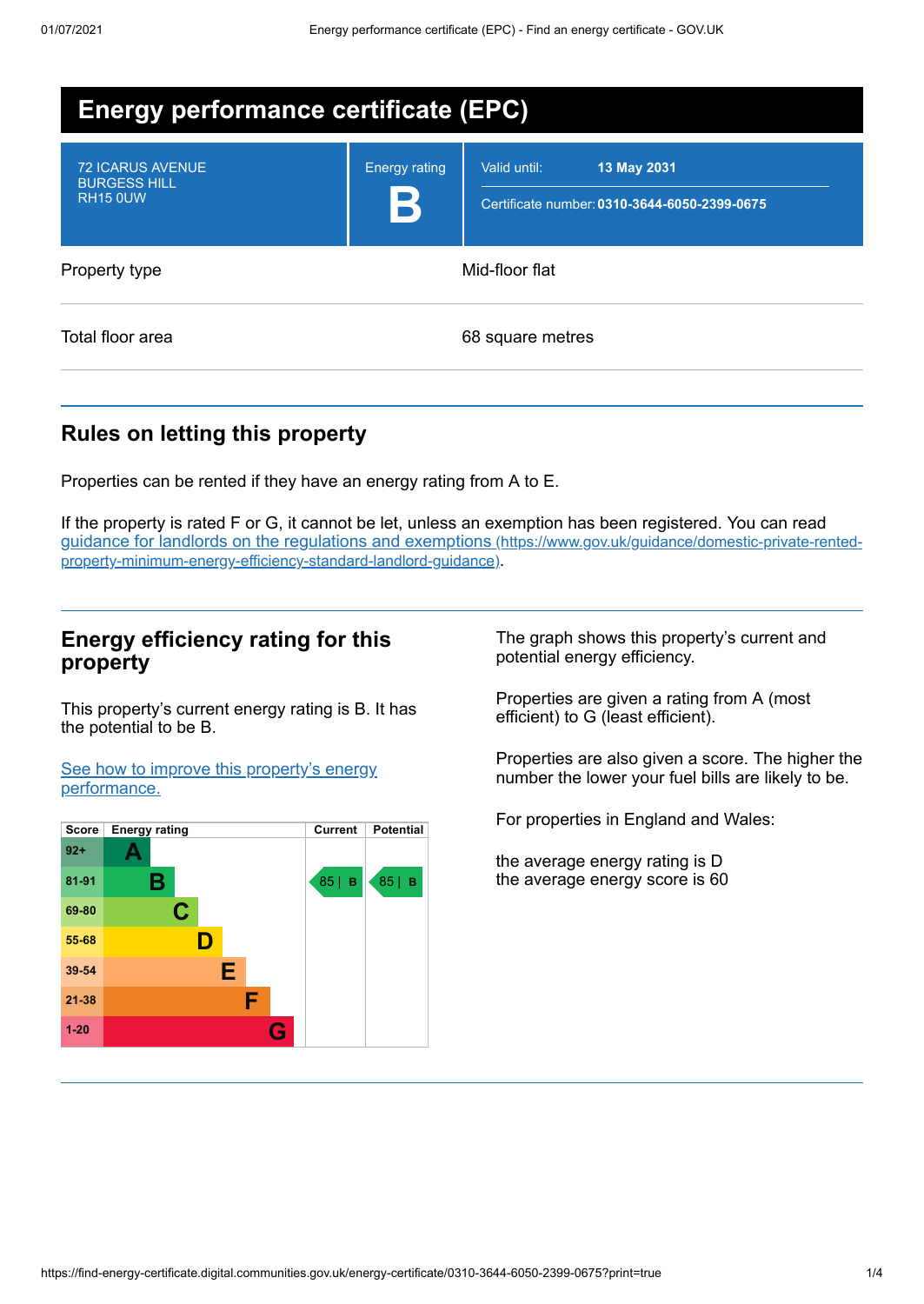# **Breakdown of property's energy performance**

This section shows the energy performance for features of this property. The assessment does not consider the condition of a feature and how well it is working.

Each feature is assessed as one of the following:

- very good (most efficient)
- good
- average
- poor
- very poor (least efficient)

When the description says "assumed", it means that the feature could not be inspected and an assumption has been made based on the property's age and type.

| <b>Feature</b>       | <b>Description</b>                                                | Rating    |
|----------------------|-------------------------------------------------------------------|-----------|
| Walls                | Average thermal transmittance 0.25 W/m <sup>2</sup> K             | Very good |
| Windows              | High performance glazing                                          | Very good |
| Main heating         | Boiler and radiators, mains gas                                   | Good      |
| Main heating control | Time and temperature zone control                                 | Very good |
| Hot water            | From main system                                                  | Good      |
| Lighting             | Low energy lighting in all fixed outlets                          | Very good |
| Air tightness        | Air permeability 3.3 m <sup>3</sup> /h.m <sup>2</sup> (as tested) | Good      |
| Roof                 | (other premises above)                                            | N/A       |
| Floor                | (other premises below)                                            | N/A       |
| Secondary heating    | None                                                              | N/A       |

#### **Primary energy use**

The primary energy use for this property per year is 74 kilowatt hours per square metre (kWh/m2).

#### **Environmental impact of this property** One of the biggest contributors to climate change is carbon dioxide (CO2). The energy used for heating, lighting and power in our homes produces over a quarter of the UK's CO2 emissions. An average household produces 6 tonnes of CO2 This property produces 0.9 tonnes of CO2 This property's potential production 0.9 tonnes of CO2 By making the [recommended](#page-2-0) changes, you could reduce this property's CO2 emissions by 0.0 tonnes per year. This will help to protect the environment. Environmental impact ratings are based on assumptions about average occupancy and energy use. They may not reflect how energy is consumed by the people living at the property.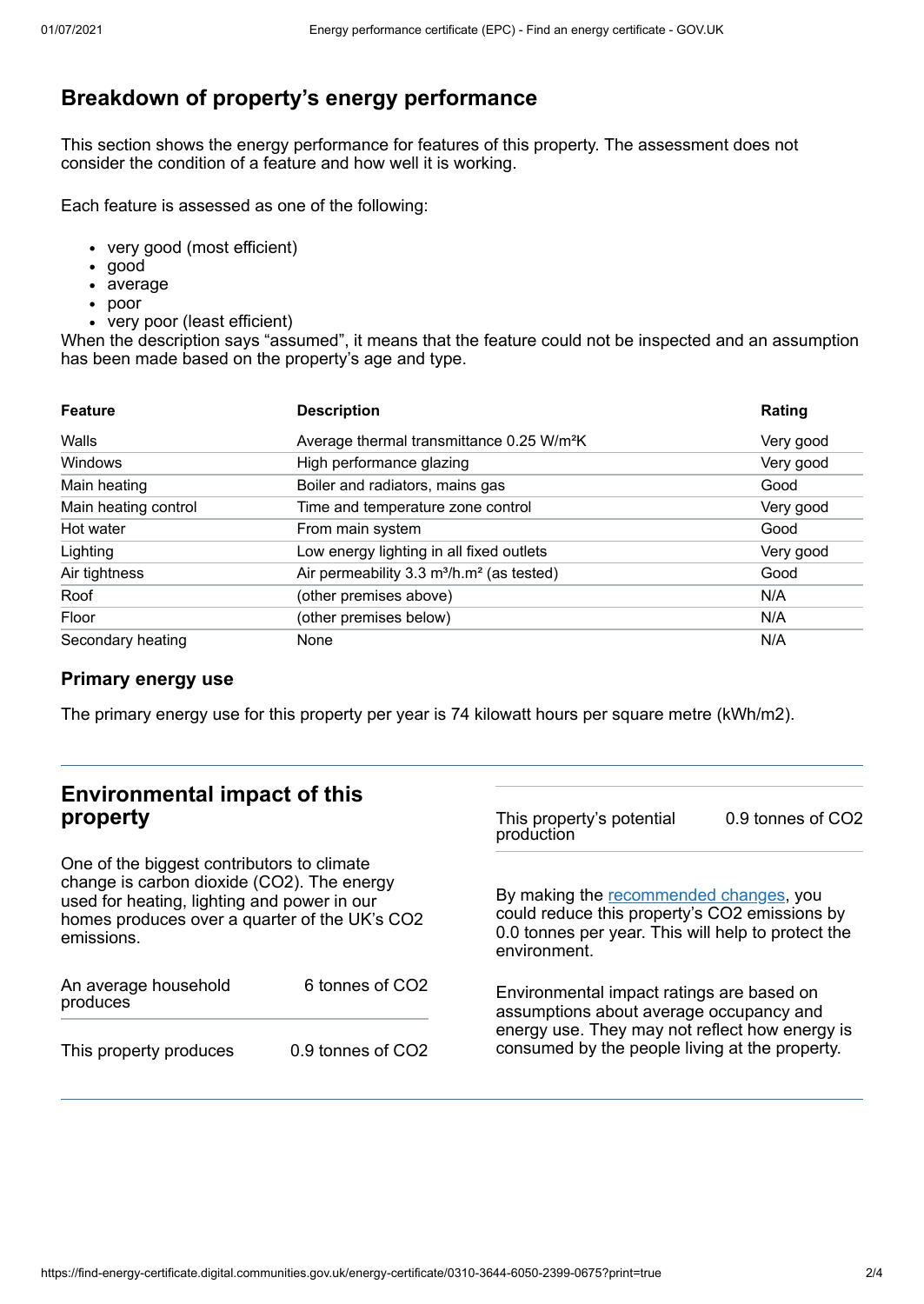# <span id="page-2-0"></span>**How to improve this property's energy performance**

The assessor did not make any recommendations for this property.

Simple Energy Advice has guidance on improving a property's energy use. [\(https://www.simpleenergyadvice.org.uk/\)](https://www.simpleenergyadvice.org.uk/)

#### **Paying for energy improvements**

Find energy grants and ways to save energy in your home. [\(https://www.gov.uk/improve-energy-efficiency\)](https://www.gov.uk/improve-energy-efficiency)

## **Estimated energy use and potential savings**

| Estimated yearly energy<br>cost for this property | £286 |
|---------------------------------------------------|------|
| Potential saving                                  | £0.  |

The estimated cost shows how much the average household would spend in this property for heating, lighting and hot water. It is not based on how energy is used by the people living at the property.

The estimated saving is based on making all of the [recommendations](#page-2-0) in how to improve this property's energy performance.

For advice on how to reduce your energy bills visit Simple Energy Advice [\(https://www.simpleenergyadvice.org.uk/\)](https://www.simpleenergyadvice.org.uk/).

#### **Heating use in this property**

Heating a property usually makes up the majority of energy costs.

# **Estimated energy used to heat this property** Space heating 1288 kWh per year Water heating 1520 kWh per year

#### **Potential energy savings by installing insulation**

The assessor did not find any opportunities to save energy by installing insulation in this property.

You might be able to receive Renewable Heat Incentive payments [\(https://www.gov.uk/domestic](https://www.gov.uk/domestic-renewable-heat-incentive)renewable-heat-incentive). This will help to reduce carbon emissions by replacing your existing heating system with one that generates renewable heat. The estimated energy required for space and water heating will form the basis of the payments.